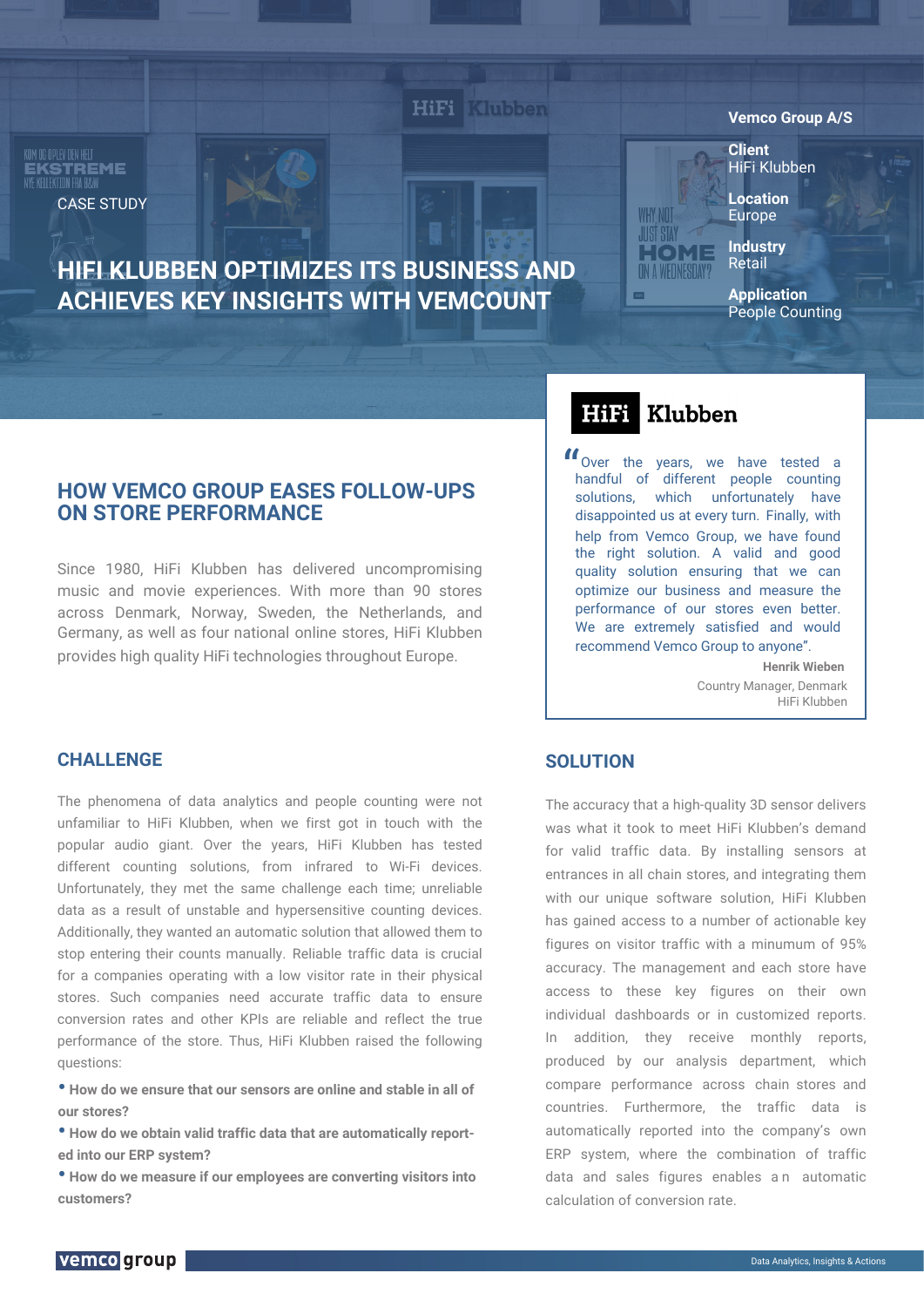## **RESULTS**

For a number of years, HiFi Klubben has been searching for the right data analytics and counting solution, providing accurate and reliable data. After our installment of high-quality 3D sensors at entrances in all chain stores, HiFi Klubben has found a match that fits their needs. By integrating the sensors with our software, allowing us to monitor the system and deliver monthly reports from our analysis department, the solution allows HiFi Klubben to:



**Get actionable key metrics calculated,**  allowing HiFi Klubben to monitor whether employees are converting visitors into customers.



**Access analytical tools that streamline decision-making processes about visitors**, allocation of employees, and evaluation of store activities and events.



**Receive accurate customer data and comprehensive support, including monitoring of the solution 24/7,** ensuring HiFi Klubben that the daily operation of all sensors is handled, and any unstable counting units are taken care of immediately.



**Ensuring follow-ups on the insights that Vemcount provides.** By receiving monthly reports, produced by our analysis department, HiFi Klubben achieves insights on data that previously have not been clarified in the organization.

# **INSIGHTS**



**Friday is the most visited day for the Danish and Swedish stores, while Saturday is the most visited day for stores in Norway, the Netherlands and Germany.**



**The best performing store based on visitor traffic generates 13% more visitors on average per day compared to the second ranked store.**



**The absolute peak hour recorded during a week are Saturdays between 12:00-02:00PM across all markets.**